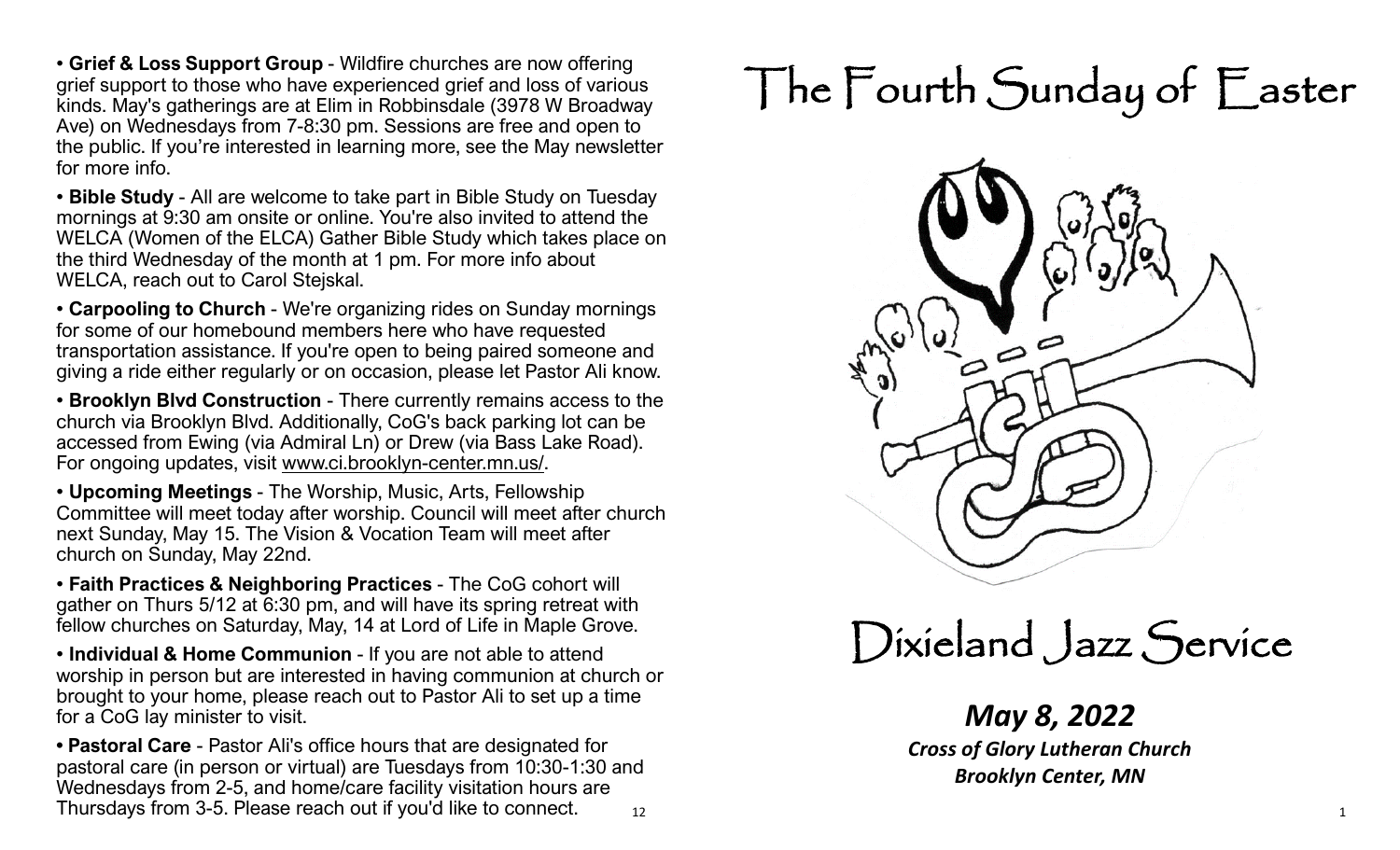#### **PRELUDE Just a Closer Walk With Me**

#### **WELCOME**

Pastor: Christ is risen. **All: He is risen indeed. Alleluia!**

## **CONFESSION + FORGIVNESS AT THE FONT**

*\*\* Please rise as you are able and face the baptismal font. \*\**

Refreshed by the resurrection we share in Christ Jesus, let us confess our sins and be cleansed by the gift of new life. **God of Life, we come to the water, thirsting for you and for your grace. Forgive us for our greed, our self-centeredness, our indifference, and for all the ways we cling to death even though you offer us life.**

*Silence for reflection and confession..*

We thank you, O God, for these waters where you make us new, leading us from death to life. We bless you, O God, that your Spirit comes to us like rains to our thirsting earth. We praise you, O God, for giving us the gift of your grace in these waters, and for showering us, day by day, with the gift of new life. **Amen!**

*\*\* You're invited to mark the sign of the cross on your forehead, remembering the gift of baptism. \*\**

**MUSIC Do Lord**

Do Lord, O do Lord, O do remember me. *(repeat 2x)* Way beyond the blue.

I took Jesus as my Savior, you take him too. *(repeat 2x)* Way beyond the blue.

I've got a home in glory land that Do Lord, O do Lord, outshines the sun. *(repeat 2x)* Way beyond the blue.

O do remember me. *(repeat 2x)* Way beyond the blue.



# **WEEKLY PRAYER LIST**

Please join us in lifting up these brothers and sisters in prayer:

*Mavis Wold Shar Lauster Norma Gilbertson Arlene Finke*

*Nancy Hengel Sharon Quick Sue Birch*

*To be added or removed from the weekly prayer list, please contact the church office (*[office@crossofglory.us](mailto:office@crossofglory.us)*) or call 763-533-8602.*

You are also welcome to stop at our community prayer wall just outside the sanctuary to add a written prayer, fold it up and place it between the wooden pieces in the wall. Further instructions can be found at the prayer wall.

# **COMMUNITY ANNOUNCEMENTS**

• **Fellowship Hour** - Please join us for a time of fellowship with coffee and donuts following worship in the Fellowship Hall. Thanks to all who have signed up to help with set-up and clean-up to make these gatherings possible!

• **Name Tags** - As a gesture of hospitality to new members and visitors, we invite everyone to make a name tag at the Welcome Desk upon entry. Thanks!

**• Want to Know More About COG?** - If you're interested in learning more about life together at Cross of Glory or joining as a new member, reach out to Pastor Ali [\(atranvik@crossofglory.us\)](mailto:atranvik@crossofglory.us).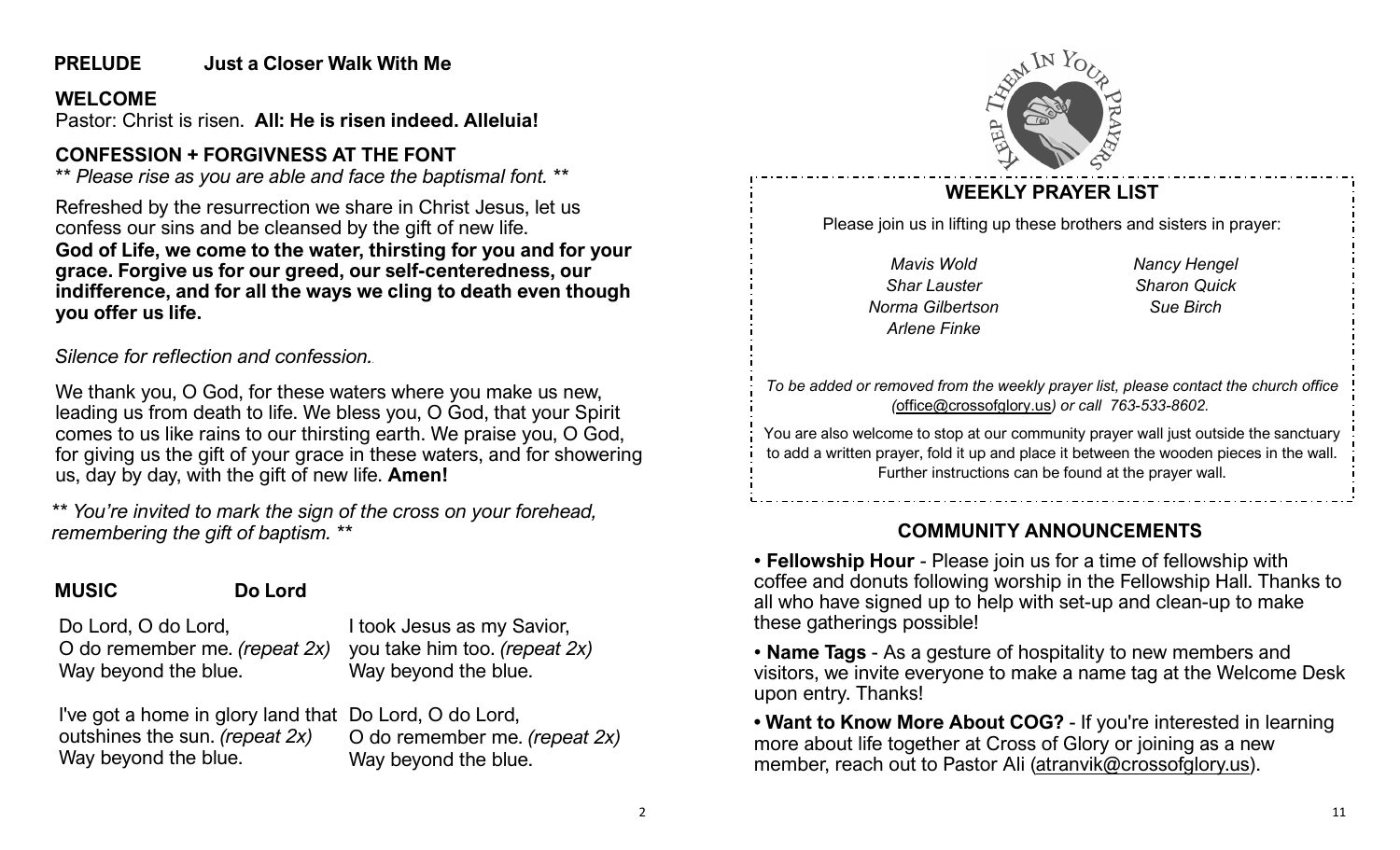#### **MUSIC CREDITS**

The Order of Service is from Evangelical Lutheran Worship which is commended for use in the Evangelical Lutheran Church in America.

Sundays and Seasons © 2020 Augsburg Fortress. Reprinted by permission under Augsburg Fortress Liturgies Annual License #024779. All rights reserved.

#### **WORSHIP LEADERSHIP**

Pastor: Ali Tranvik Vocalist, choir, & handbell director: Keith J. Williams Pianist, vocalist, worship team director, tech director: Mark Trease Lector: Dawn Bailey Greeters: Barb Thomson and Carol Sjoquist Ushers: Cheryl Anderson, Dick Mero, Don Halverson, Gordy Johnsrud Technical Team: Ryan Bailey, Dawn Bailey, Bill Bailey Ministers: The people of Cross of Glory

#### **Special thanks to the Land O' Dixie Rented Mules Band**

| Trombone & Leader: John Clark                                                               |  |
|---------------------------------------------------------------------------------------------|--|
| <b>Steve Chaleen</b>                                                                        |  |
| <b>Steven Dix</b>                                                                           |  |
| <b>Rolf Westby</b>                                                                          |  |
| <b>GR Svenddal</b>                                                                          |  |
| <b>Kris Simon</b>                                                                           |  |
| <b>Clarinet &amp; Composer of Liturgical Music: Keith Williams</b><br>© all rights reserved |  |
|                                                                                             |  |

#### **GREETING**

P: Easter people, Jesus is alive! May his grace, love, and communion be with you all.

#### **A: And also with you.**

*\*\* You may be seated \*\**

#### **KYRIE**

Leader: In peace let us pray to the Lord.

**All:** 



L: For peace from above and for our salvation we pray to the Lord

(sung) **All: Lord have mercy.**

L: For this holy place and for those who, in faith,

offer here their worship and praise, we pray to the Lord.

(sung) **All: Lord have mercy.**

L: Help, save, strengthen and defend us, Lord, by your grace.

**All:**

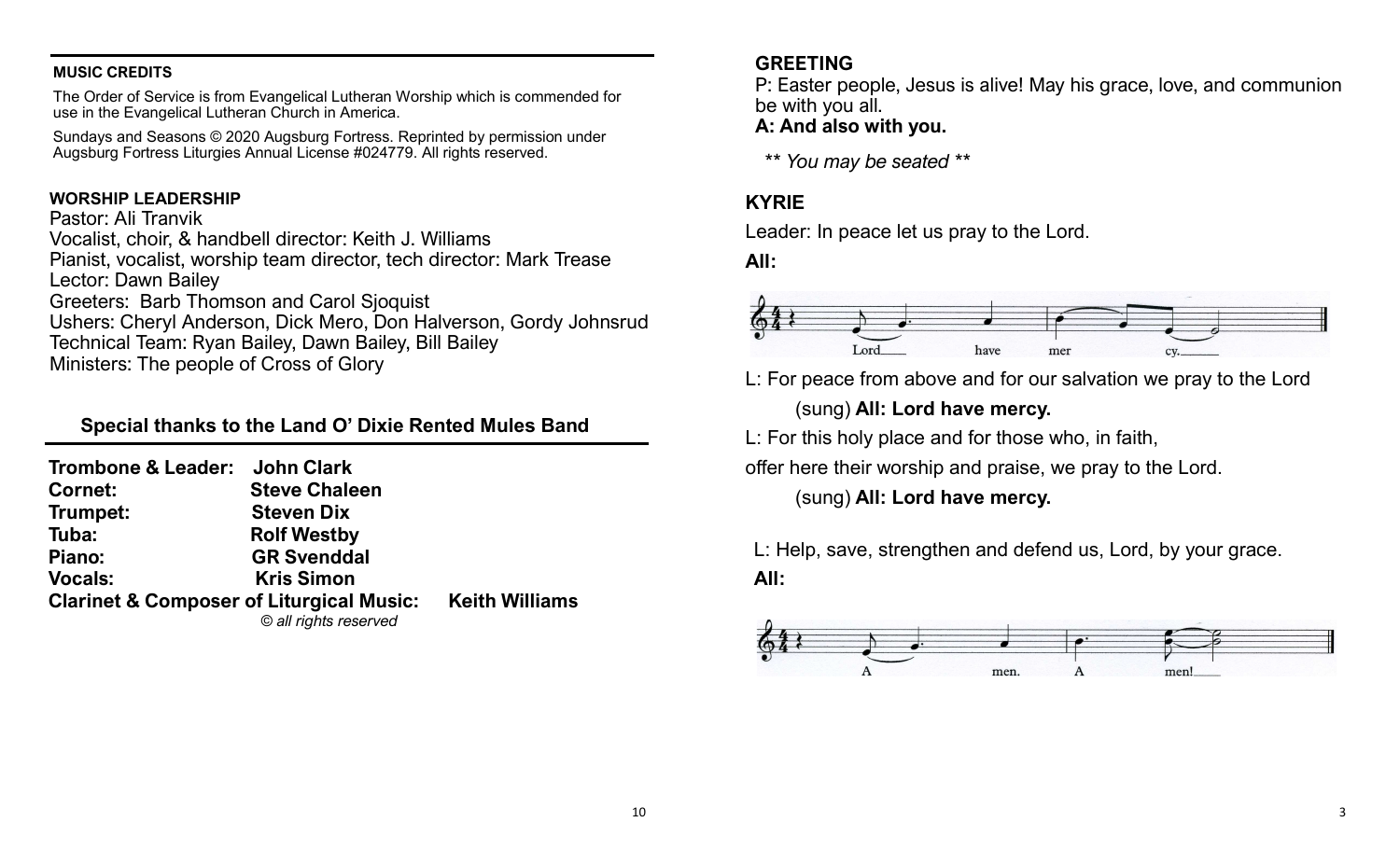### **PRAYER OF THE DAY**

Pastor: The Lord be with you. **All: And also with you.** Pastor: Let's pray together…

**All: O God of peace, you raised up from the dead Jesus, the great shepherd of the sheep. May we, your sheep, be moved into lives of love, care, and courage, by the sound of his voice. We pray in the name of the risen Jesus, our Savior and Lord, Amen.** 

#### **SCRIPTURE READING: Psalm 23**

The LORD is my shepherd, I shall not want. He makes me lie down in green pastures; he leads me beside still waters; he restores my soul. He leads me in right paths for his name's sake. Even though I walk through the darkest valley, I fear no evil; for you are with me; your rod and your staff they comfort me. You prepare a table before me in the presence of my enemies; you anoint my head with oil; my cup overflows. Surely goodness and mercy shall follow me all the days of my life, and I shall dwell in the house of the LORD my whole life long.

Leader: The word of the Lord. **ALL: Thanks be to God.**

#### **ANNOUNCEMENTS**

#### **SENDING BLESSING**

P: Even in an aching world that's crying out for healing, the joy of Christ alive is our steady companion. The same Spirit that has sustained our sisters and brothers through the centuries promises to see us through these days. That we might hang on to hope, work for justice and peace, and celebrate the gifts of being loved and loving. We go proclaiming our hallelujahs, for Christ is risen. **A: Alleluia and amen!**

*\*\*Please rise as you're able.\*\**

### **MUSIC When the Saints Go Marching In**

Oh, when the saints go marching in, Oh, when the saints go marching in, Oh Lord I want to be in that number When the saints go marching in.

And when the sun begins to shine, And when the sun begins to shine, Oh Lord I want to be in that number When the sun begins to shine.

Oh, when the trumpet sounds the call, Oh, when the trumpet sounds the call, Oh Lord I want to be in that number When the trumpet sounds the call.

#### **DISMISSAL**

P: Go in peace, Christ the good shepherd goes with you **A: Thanks be to God!**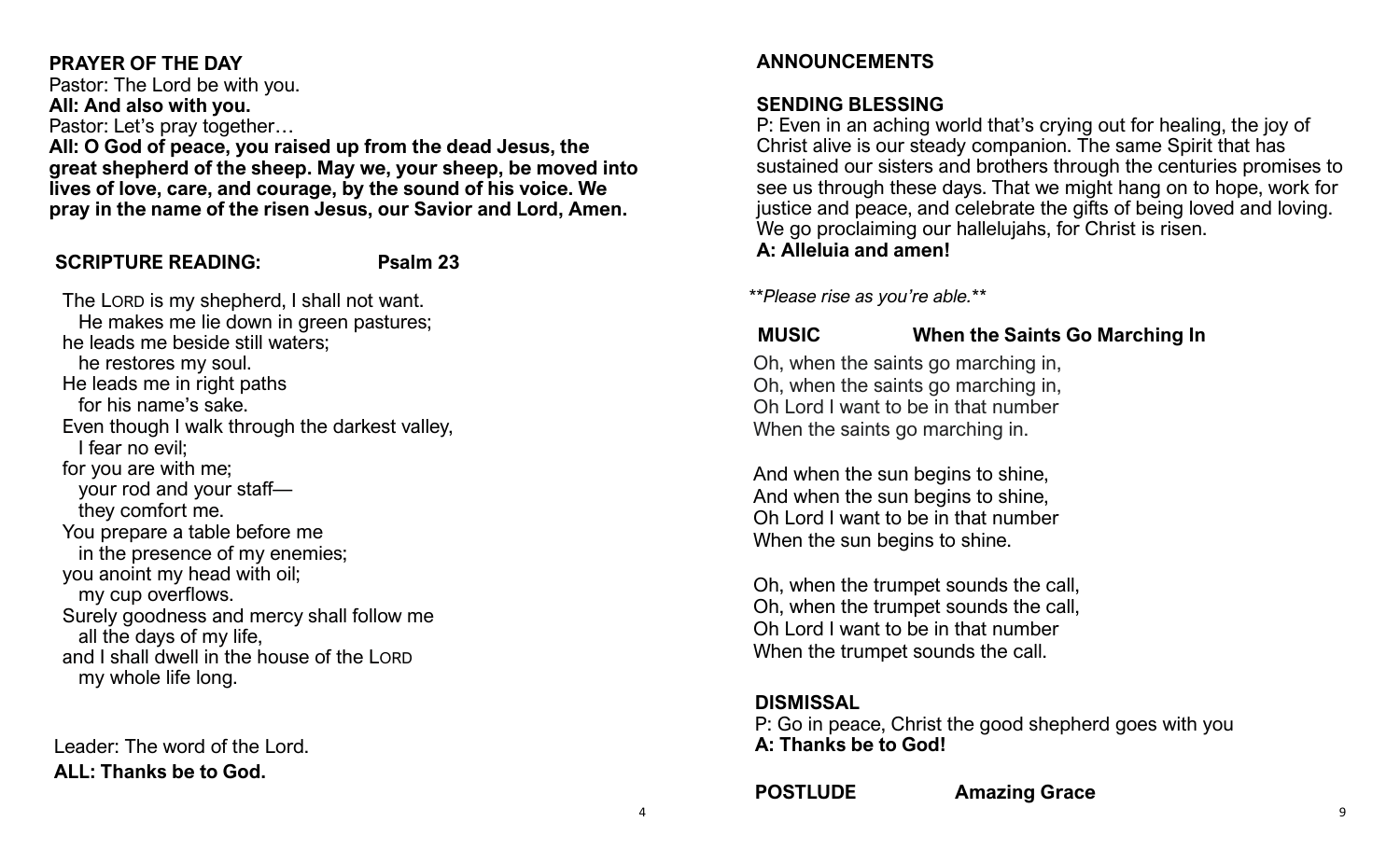#### **PRAYERS OF THE PEOPLE** P: God of life… **A: Move us in prayer.**

#### **WITNESSING RESURRECTION**

*Throughout the Easter season, we will be relying on one another to help us witness the resurrection that's unfolding around us. We invite you to send us photos and phrases of resurrection--glimpses of new life--that you notice in your daily lives. We will incorporate them into this time of reflection each week, in which you're invited to prayerfully ponder the new life that is emerging all around.*

#### **MUSIC DURING RESURRECTION REFLECTION Precious Lord**

#### **LORD'S PRAYER**

Gathered together as one body by the Holy Spirit, let us pray the prayer Jesus taught us...

**Our Father, who art in heaven, hallowed be thy name, thy kingdom come, thy will be done, on earth as it is in heaven. Give us this day our daily bread; and forgive us our trespasses, as we forgive those who trespass against us; and lead us not into temptation, but deliver us from evil. For thine is the kingdom, and the power, and the glory, forever and ever. Amen.** 



#### **GOSPEL ACCLAMATION Sanctus**

*\*\* Please stand as you are able \*\**



#### **GOSPEL READING John 10:22-30**

#### P: The Gospel according to John the tenth chapter. **ALL: Glory to you, O Lord.**

At that time the festival of the Dedication took place in Jerusalem. It was winter, and Jesus was walking in the temple, in the portico of Solomon. So the Jews gathered around him and said to him, 'How long will you keep us in suspense? If you are the Messiah, tell us plainly.' Jesus answered, 'I have told you, and you do not believe. The works that I do in my Father's name testify to me; but you do not believe, because you do not belong to my sheep. My sheep hear my voice. I know them, and they follow me. I give them eternal life, and they will never perish. No one will snatch them out of my hand. What my Father has given me is greater than all else, and no one can snatch it out of the Father's hand. The Father and I are one.'

Leader: The Gospel of the Lord. **ALL: Praise to you, O Christ.**

*\*\* Please be seated \*\**